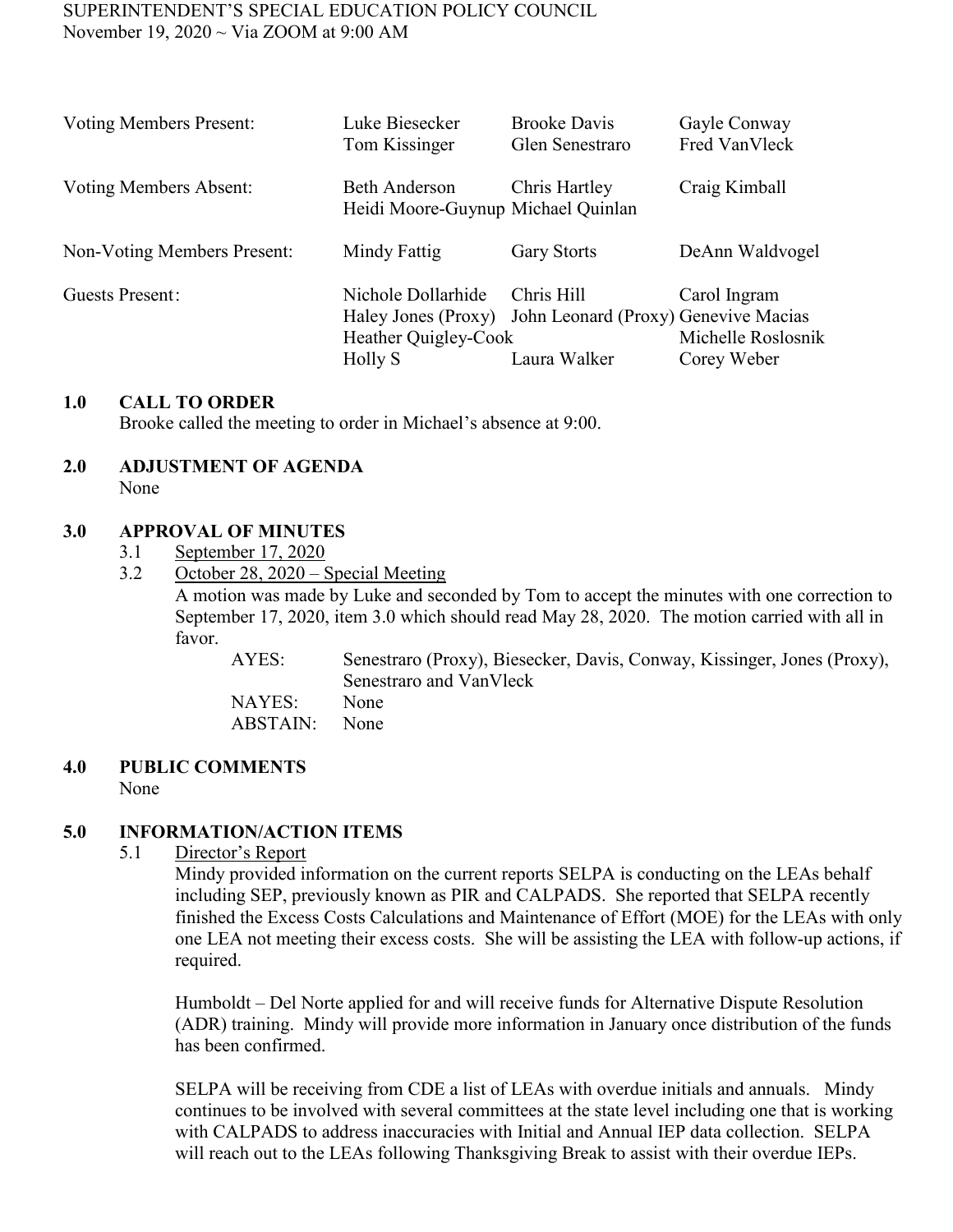SELPA is creating a Yearly Reports List with due dates for the LEAs and will send out after the holiday break. In addition, a COVID Guidance sheet was added to the COVID folder in the SEIS document library.

5.2 AB 1173 LEA Requirements – SELPA Master Contracts

Mindy explained that AB1173 now requires that Non-Public Agencies providing special education services provide proof that their staff have complete behavioral training. Mindy offered to LEAs that are unsure of signing for the NPA yearly renewal; the option that SELPA can sign on their behalf if a Master Contract is in place with the LEA. Peter Stoll and Mindy are in the process of creating a behavioral training that will meet the needs and certify NPAs for their yearly certification.

5.3 Local Plan Review – School Board Approval Information

Mindy reviewed Part B of the Local Plan and explained the timeline including the need for each district and county board to approve prior to June 2021 deadline to CDE. A packet of information including a school board agenda template, power point presentation, memo and explanation will be sent to the LEAs after the break. Mindy offered SELPA admin to attend board meetings, if requested, to explain the process. Contact Heather Quigley-Cook to schedule.

A motion was made and seconded by Glen to approve the Local Plan Part B and to move forward to the individual school boards and counties for approval. The motion carried with all in favor.

| AYES:    | Senestraro (Proxy), Biesecker, Davis, Conway, Kissinger, Jones (Proxy),<br>Leonard (Proxy), Senestraro and Waldvogel |
|----------|----------------------------------------------------------------------------------------------------------------------|
| NAYES:   | None                                                                                                                 |
| ABSTAIN: | None                                                                                                                 |

- 5.4 Policy Council Representative 2020/21 Regional & Single District Members update There are currently three regional designee voting member positions open and one needing support. The council welcomed Gayle Conway as single District/Northern Humboldt Union High School District, DeAnn Waldvogel as Regional Designations/No. Humboldt Feeder Schools (pending board letter), Stephanie Steaffano-Davis, Regional Designations/So. Humboldt Feeder Schools (pending board letter) and Glen Senestraro has been asked to proxy for Beth Anderson as Regional Designations/Ferndale/Mattole until further notice.
- 5.5 SELPA Facility Update

Mindy reminded the council that the current SELPA building would be for sale soon. HCOE, as the AU and leaseholder, was asked to renew a five-year contract moving forward if sold. Mindy said that she would prefer to purchase a building but given the current lack of appropriate commercial properties available, she would recommend a two-year contract with an out clause. In the meantime, she was given permission at the special Policy Council meeting to search out alternate locations to lease or purchase. The two years will allow her time to do so.

A motion was made by Luke and seconded by DeAnn to have Chris Hartley propose a two-year lease with an out clause while SELPA continues to pursue an alternate location. The motion passed with eight ayes and one nay.

| AYES:    | Senestraro (Proxy), Biesecker, Davis, Conway, Kissinger, Jones (Proxy), |
|----------|-------------------------------------------------------------------------|
|          | Senestraro and Waldvogel                                                |
| NAYES:   | VanVleck                                                                |
| ABSTAIN: | None                                                                    |